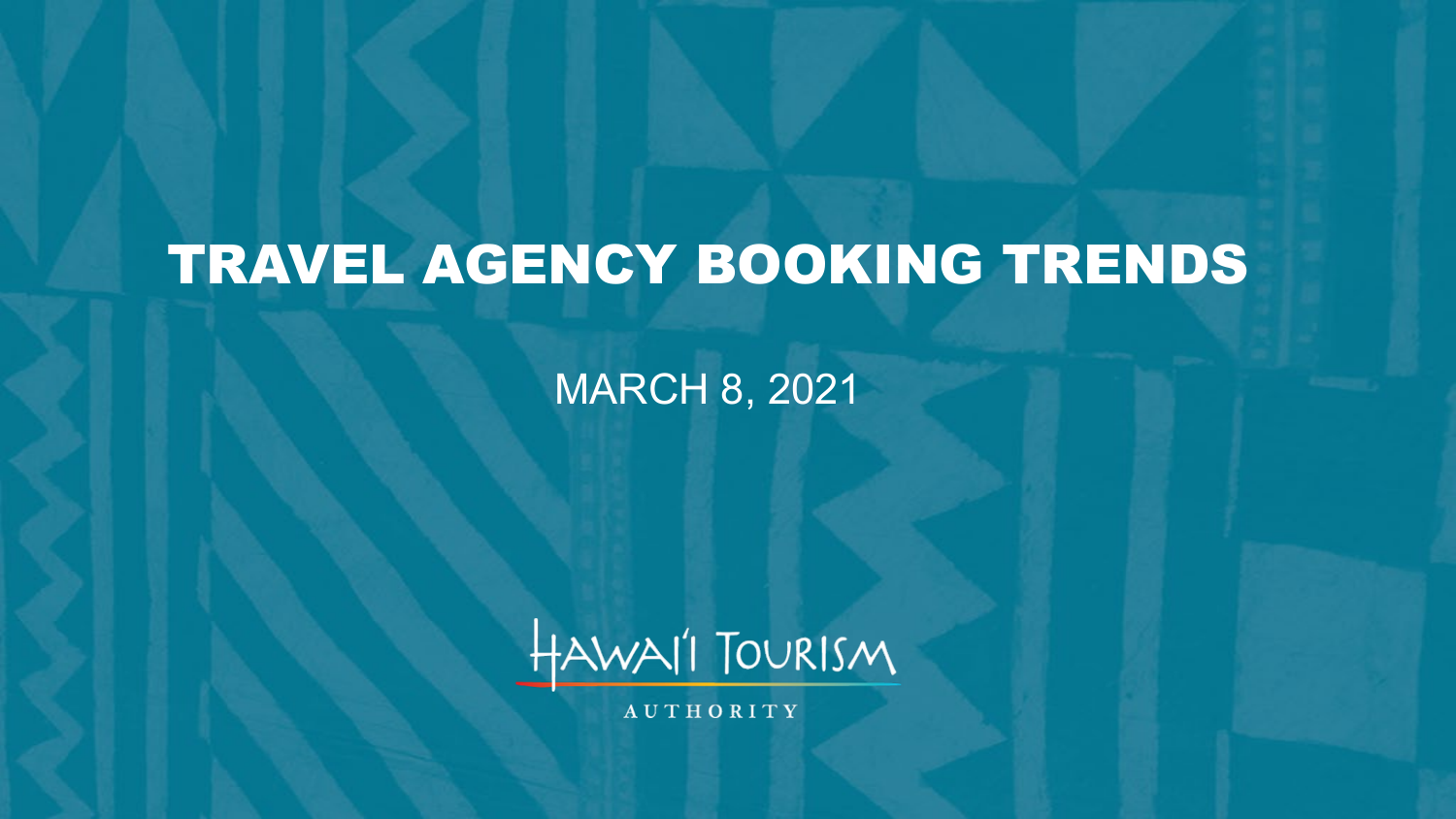# Global Agency Pro

- HTA subscribes to Global Agency Pro, an online travel distribution system consisting of Travel Agency data
- Global Agency Pro provides access to over 90% of the world's Travel Agency airline transactions
- The database consists of five years of historical ticketing data and one year of advance purchase data
- The information is updated daily with a recency of two days prior to current date

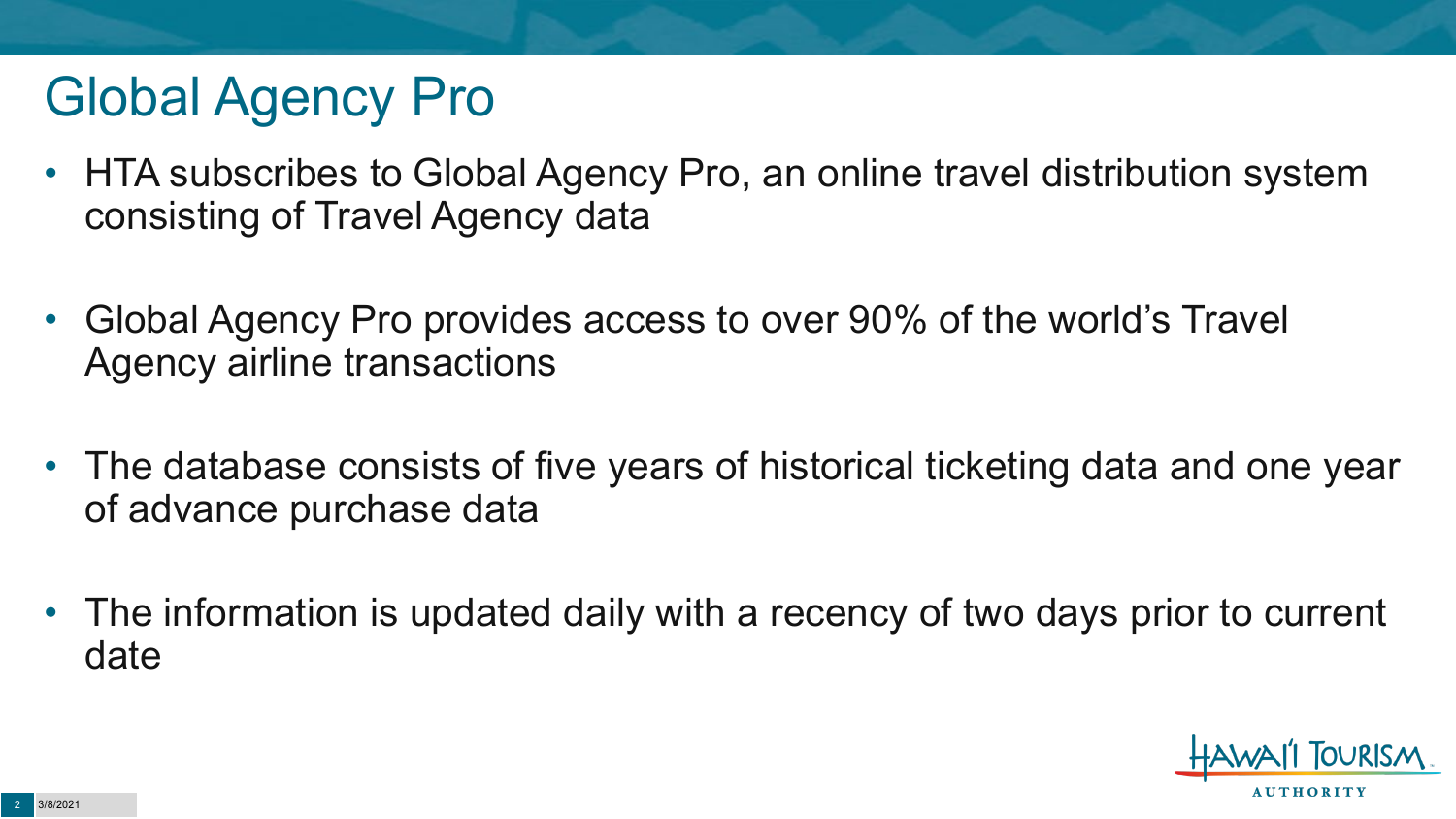# Global Agency Pro Index

### • Bookings

- Net sum of the number of visitors (i.e., excluding Hawai'i residents and inter-island travelers) from Sales transactions counted, including Exchanges and Refunds.
- Booking Date
- The date on which the ticket was purchased by the passenger. Also known as the Sales Date

### • Travel Date

– The date on which travel is expected to take place.

### • Point of Origin Country

– The country which contains the airport at which the ticket started

### • Travel Agency

– Travel Agency associated with the ticket is doing business (DBA)

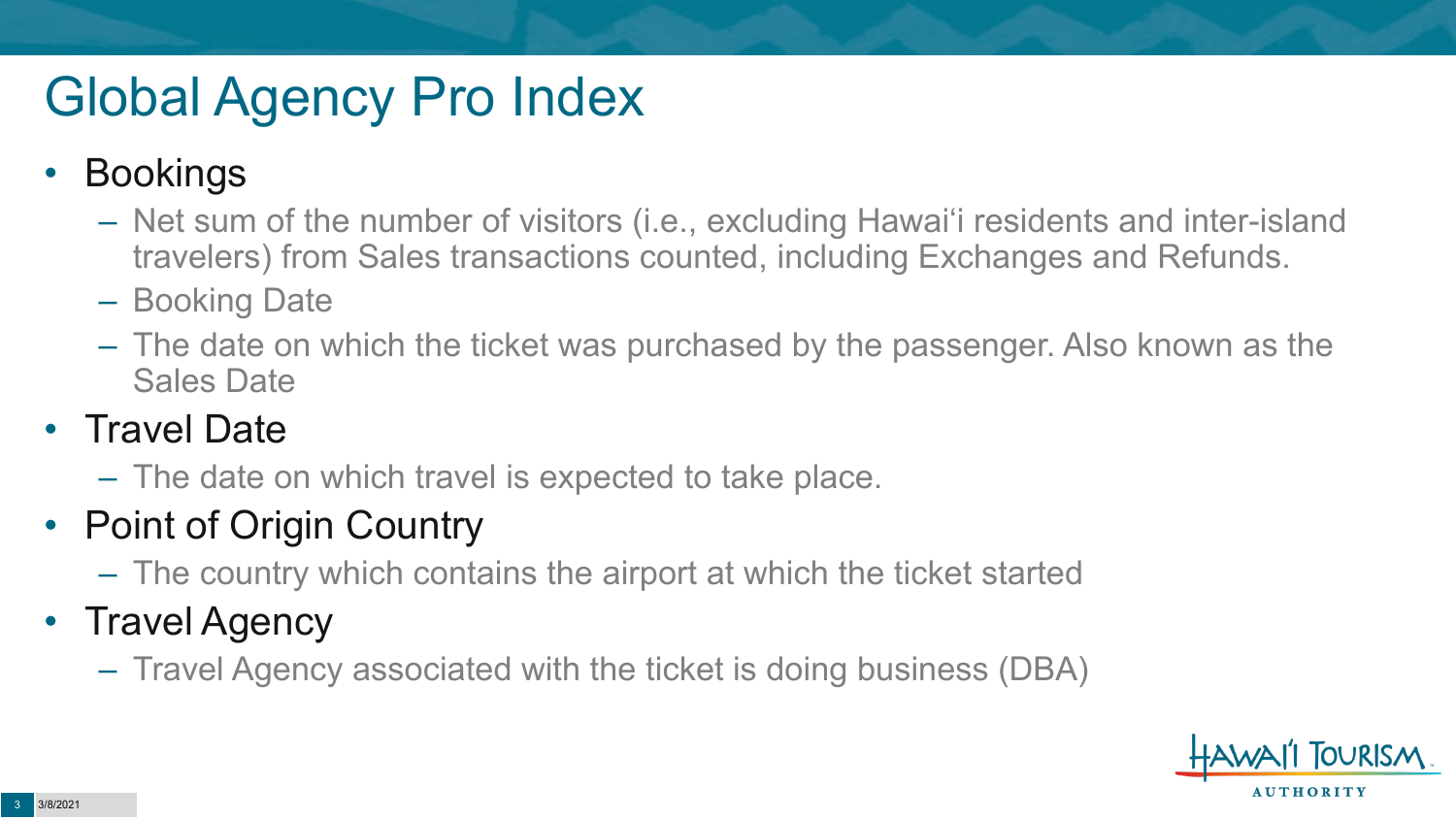US

#### Travel Agency Booking Pace for Future Arrivals, by Month

#### Travel Agency Booking Pace for Future Arrivals, by Quarter



Source: Global Agency Pro as of 03/06/21

**AUTHORITY** 

OURISM.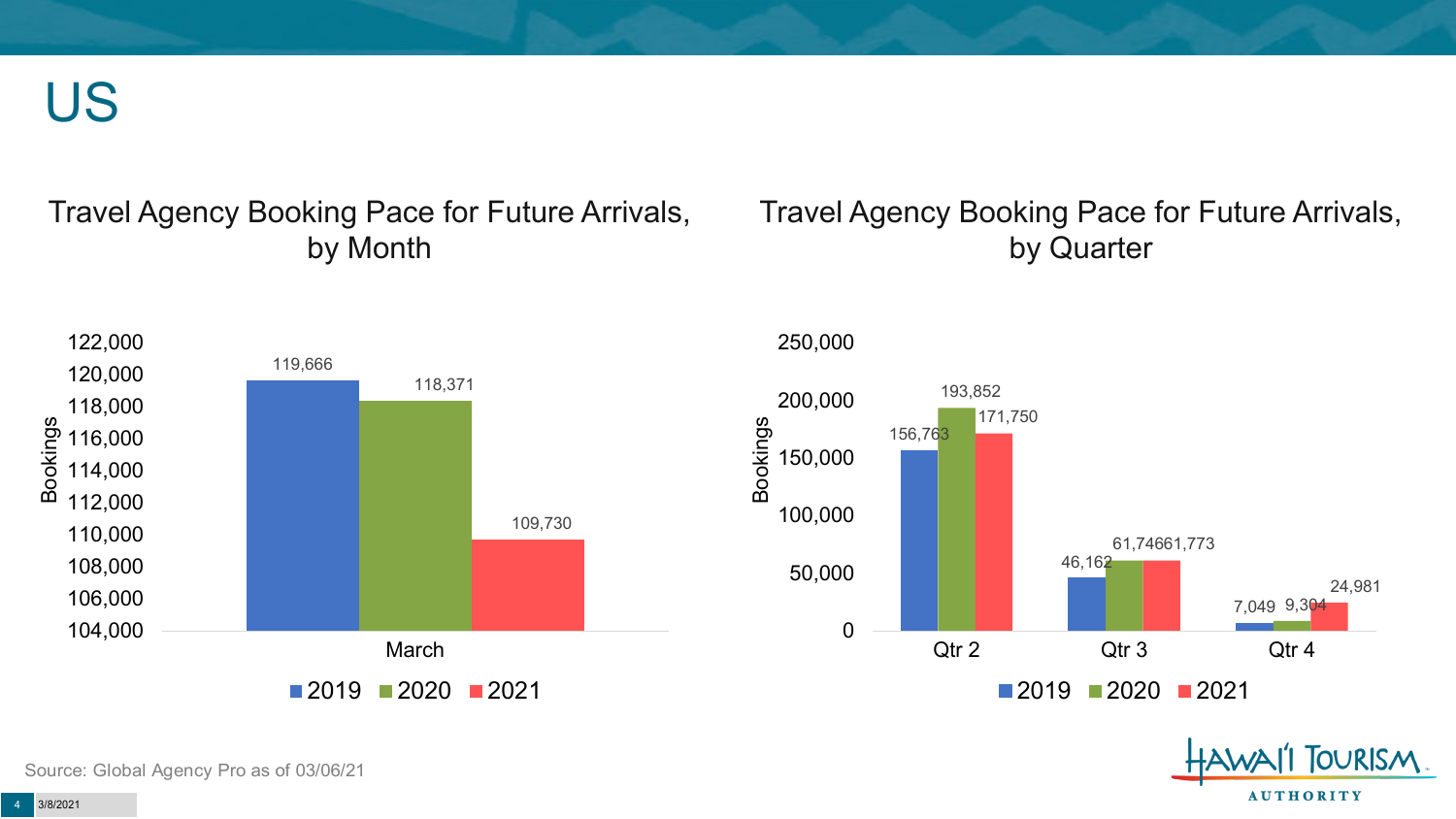

#### Travel Agency Booking Pace for Future Arrivals, by Month

#### Travel Agency Booking Pace for Future Arrivals, by Quarter

**OURISM** 

**AUTHORITY** 



Source: Global Agency Pro as of 03/06/21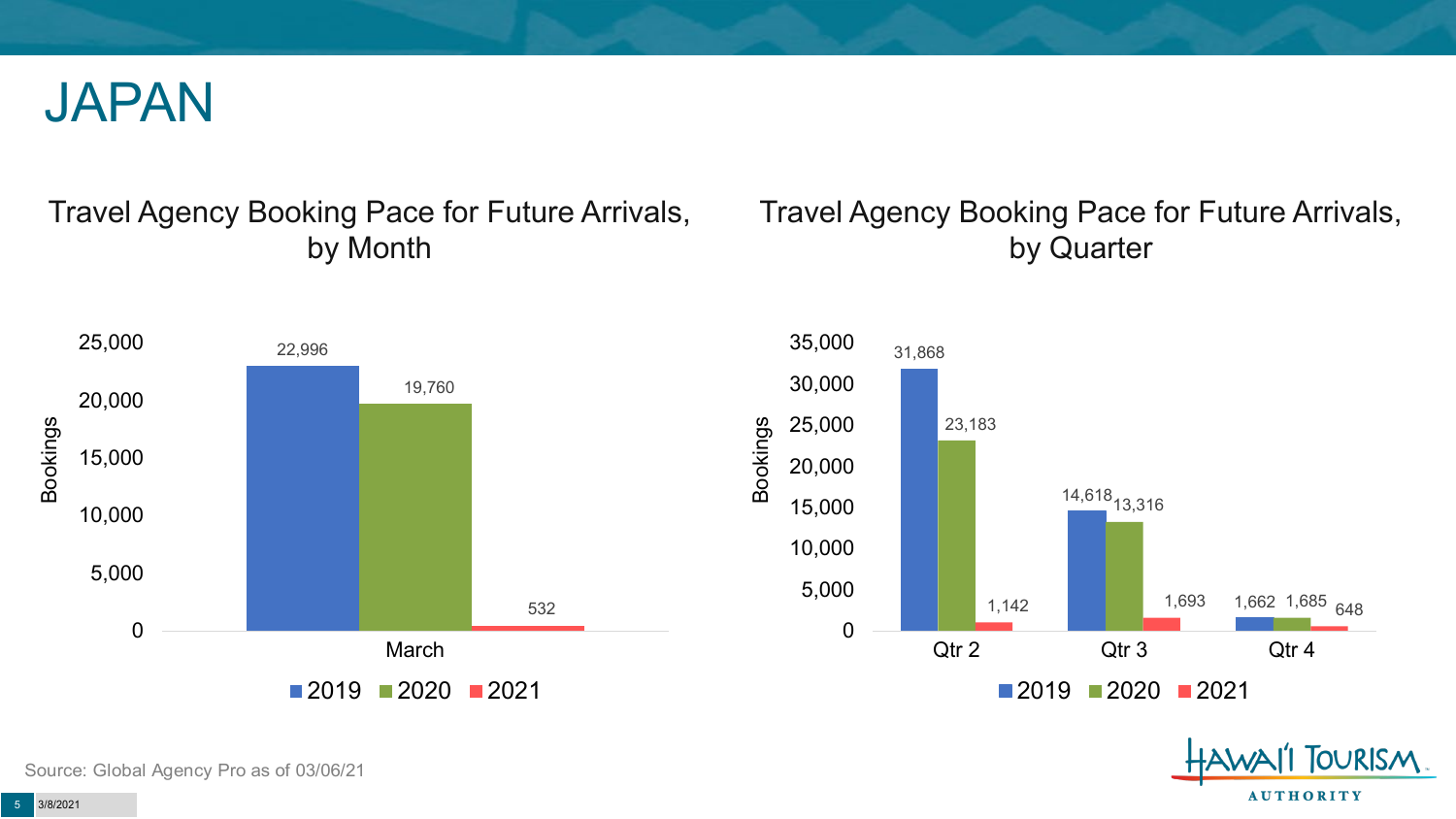## CANADA

#### Travel Agency Booking Pace for Future Arrivals, by Month

#### Travel Agency Booking Pace for Future Arrivals, by Quarter

**FOURISM** 

**AUTHORITY** 



Source: Global Agency Pro as of 03/06/21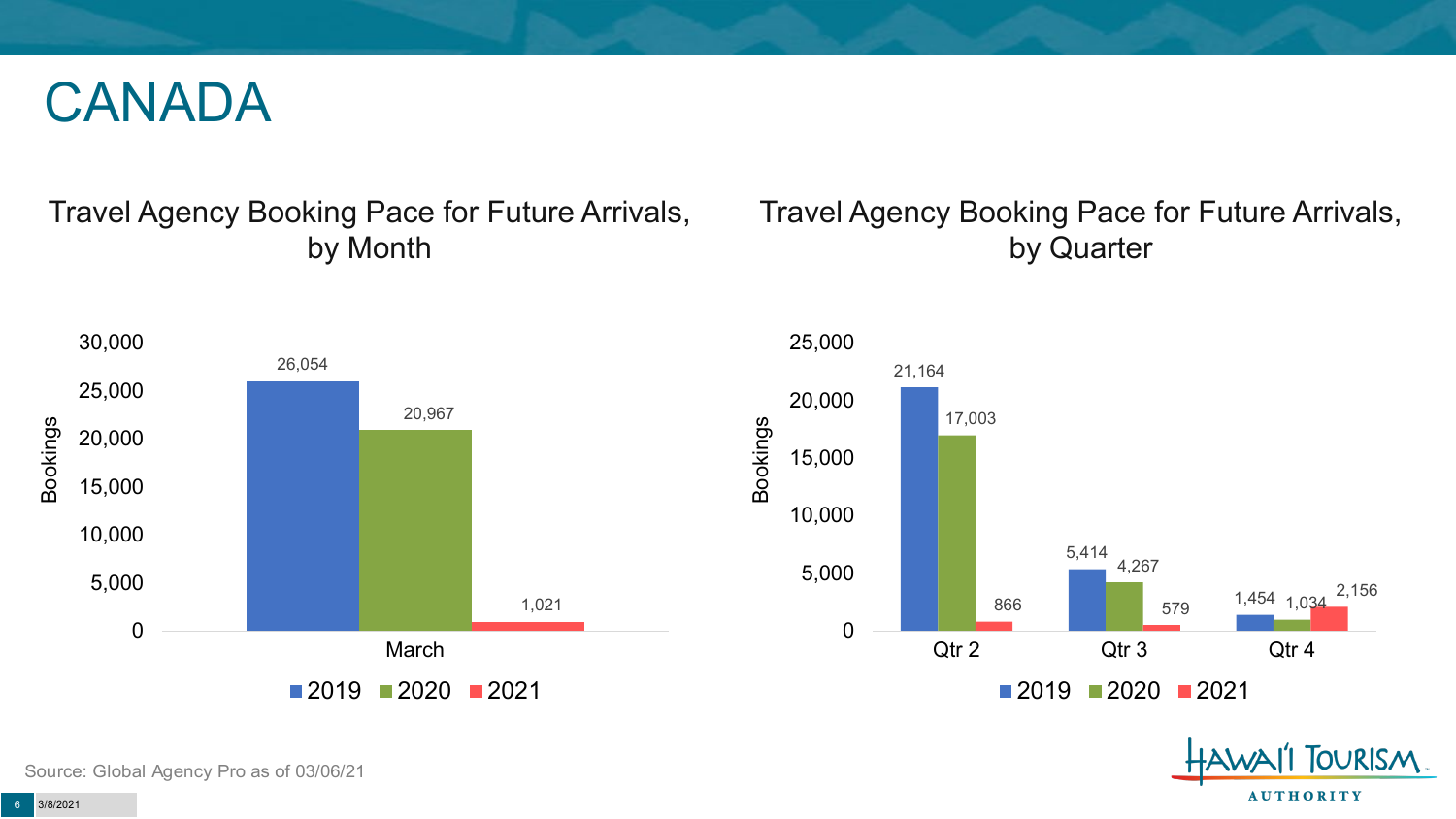## AUSTRALIA

Travel Agency Booking Pace for Future Arrivals, by Month

#### Travel Agency Booking Pace for Future Arrivals, by Quarter





Source: Global Agency Pro as of 03/06/21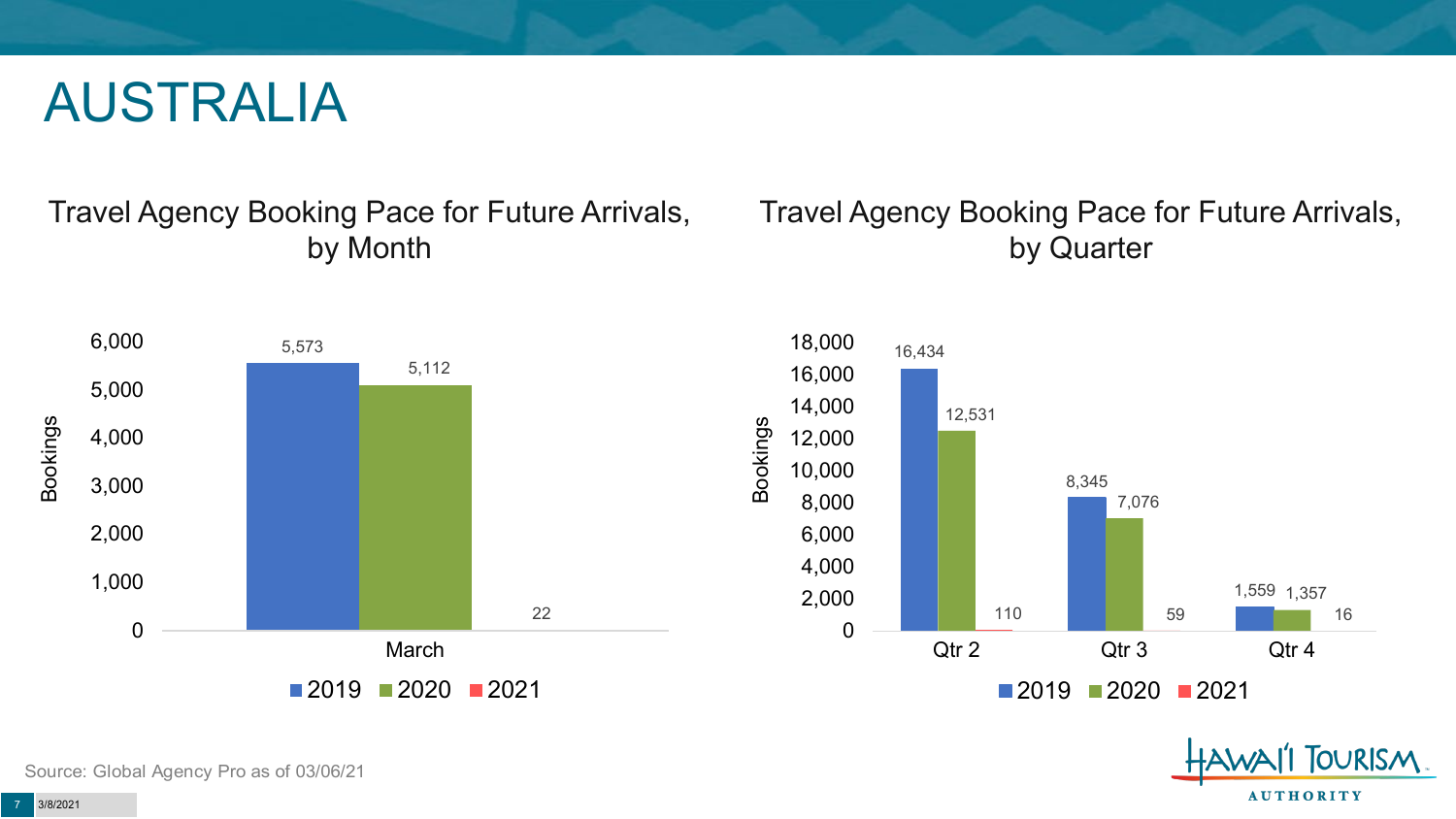# O'ahu by Month 2021









Bookings

 $2019$  2020 2021

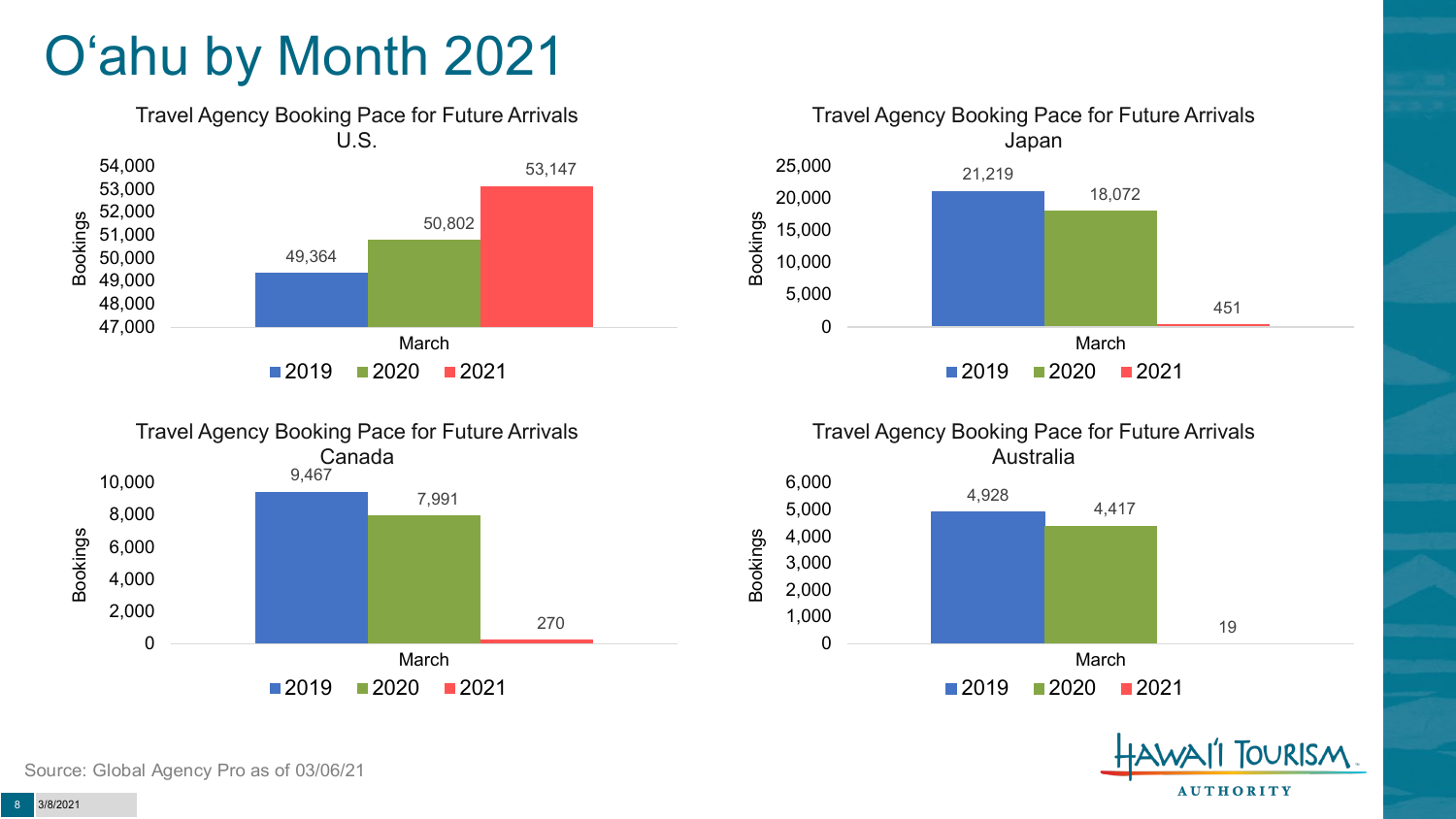# O'ahu by Quarter 2021





Travel Agency Booking Pace for Future Arrivals Australia





9,840 2,508 2,010 7,868 4,000 6,000 8,000 10,000 Bookings

Travel Agency Booking Pace for Future Arrivals Canada

452 353 265 266 356 0 2,000 Qtr 2 Qtr 3 Qtr 4  $2019$  2020 2021

Source: Global Agency Pro as of 03/06/21

12,000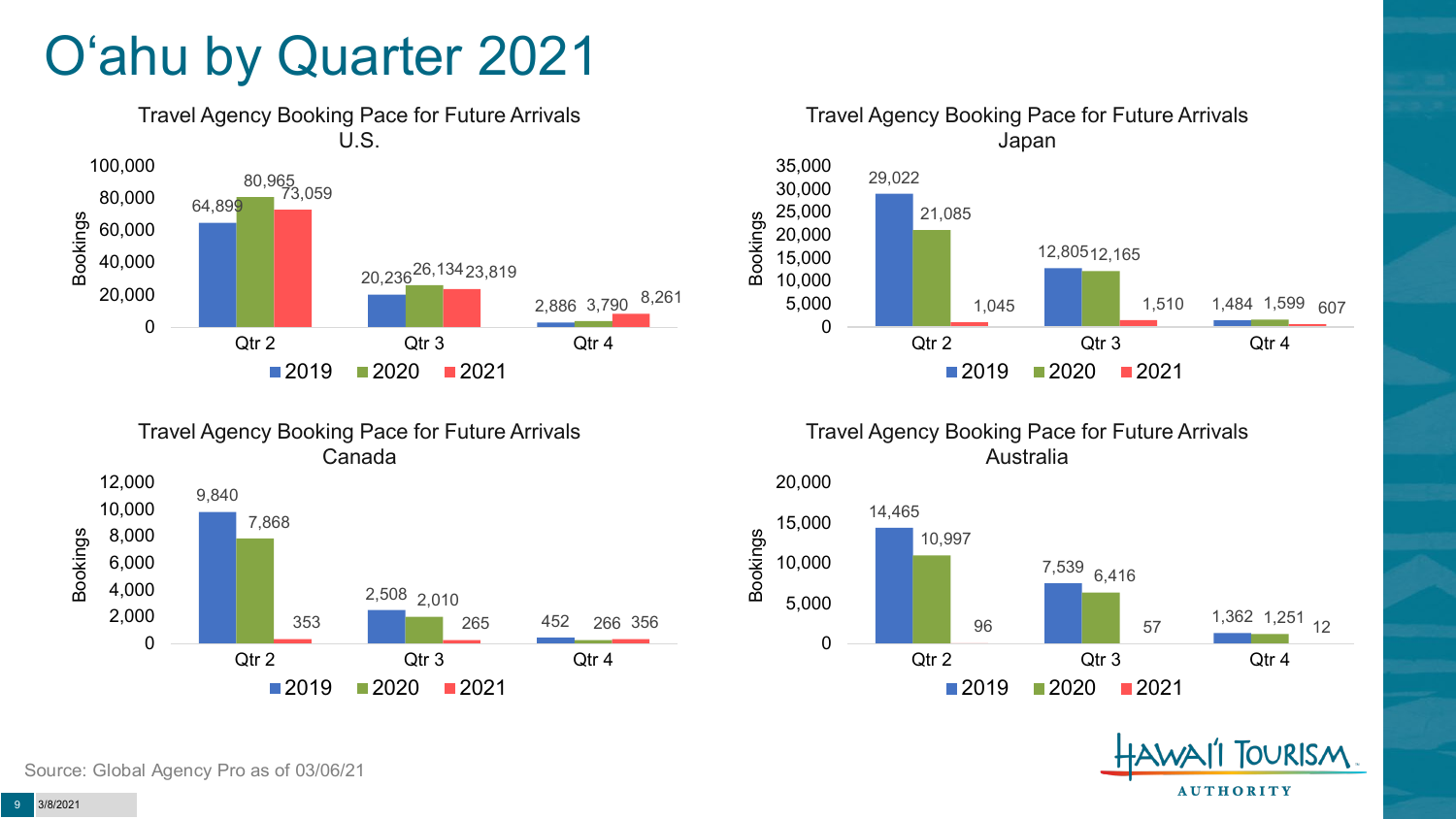# Maui by Month 2021







Travel Agency Booking Pace for Future Arrivals Australia

Bookings





Source: Global Agency Pro as of 03/06/21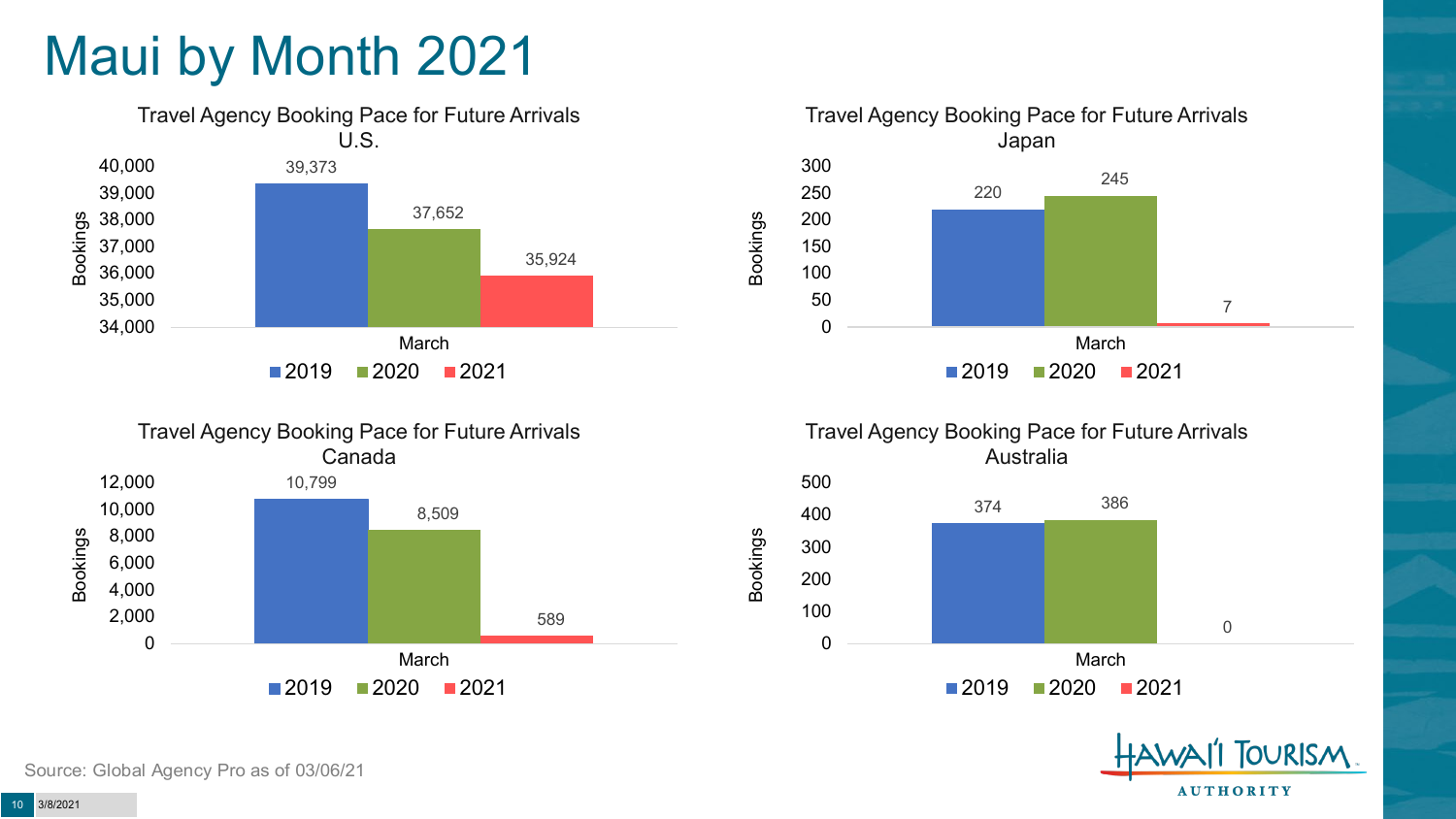## Maui by Quarter 2021





Travel Agency Booking Pace for Future Arrivals Japan 462 250 35 308 145 22 **4** 14 4 0 100 200 300 400 500 Qtr 2 Qtr 3 Qtr 4  $2019$  2020 2021

Bookings

Bookings

Travel Agency Booking Pace for Future Arrivals Australia



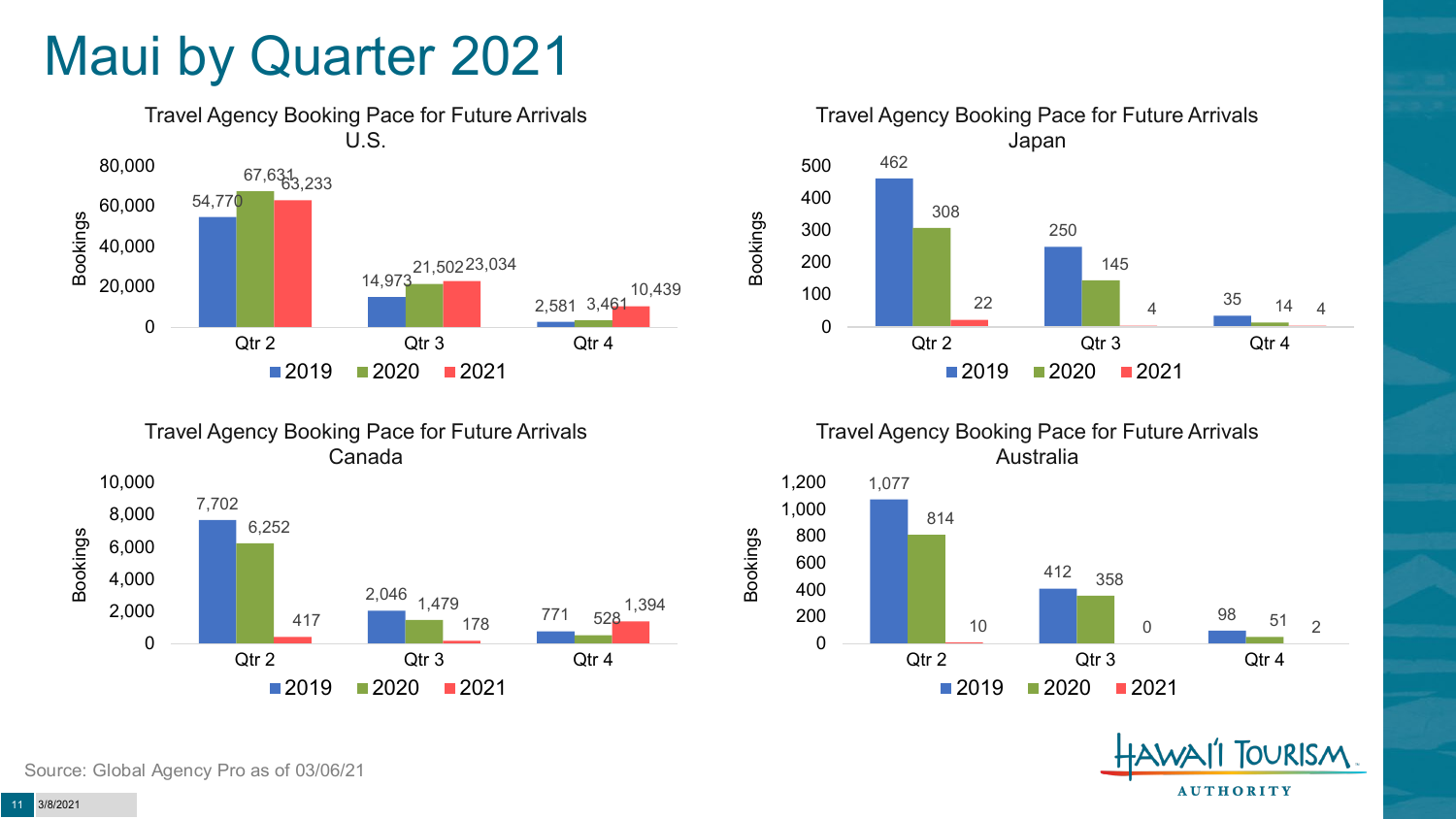# Moloka'i by Month 2021



Source: Global Agency Pro as of 03/06/21

**AUTHORITY**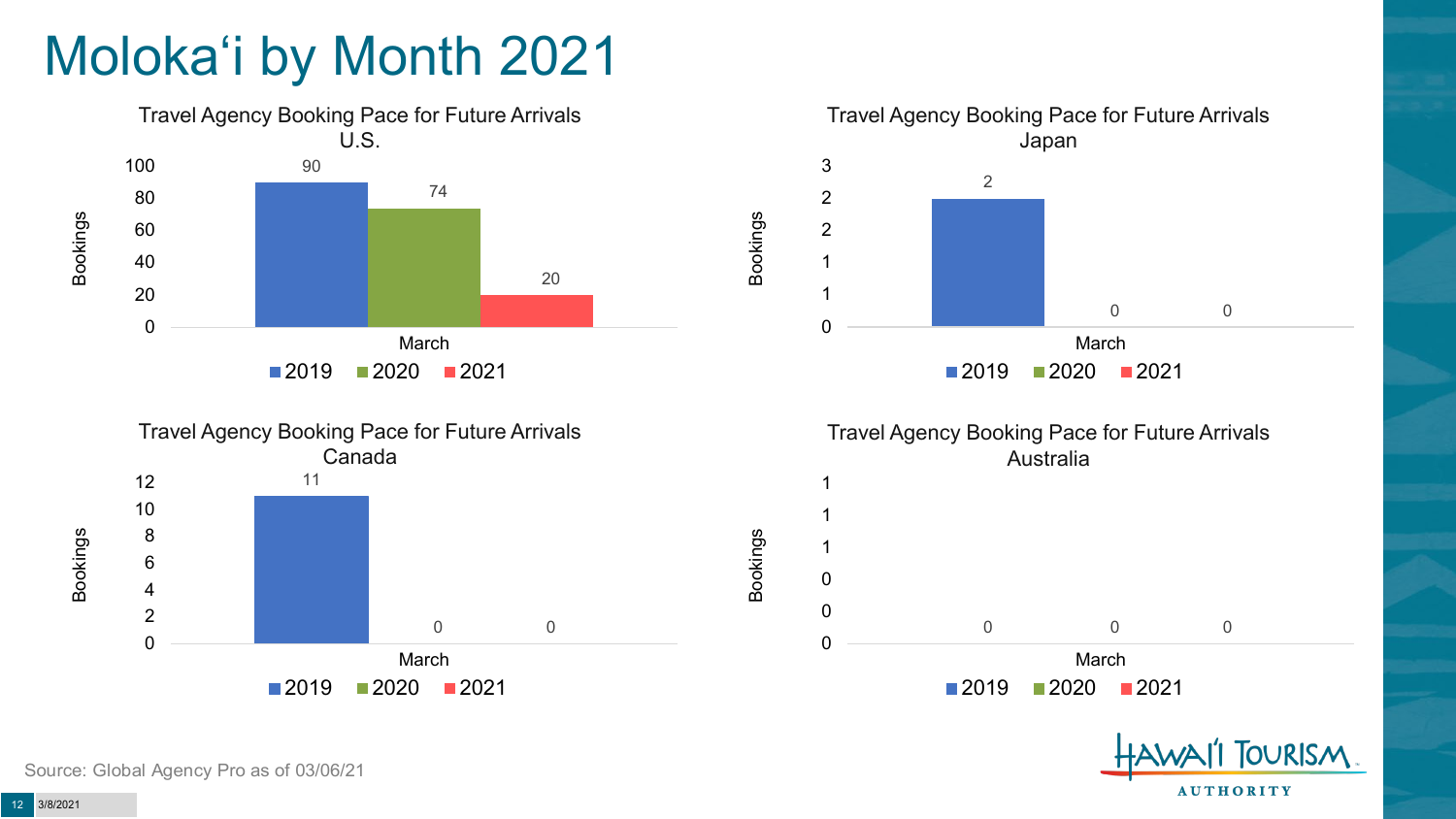# Moloka'i by Quarter 2021











Source: Global Agency Pro as of 03/06/21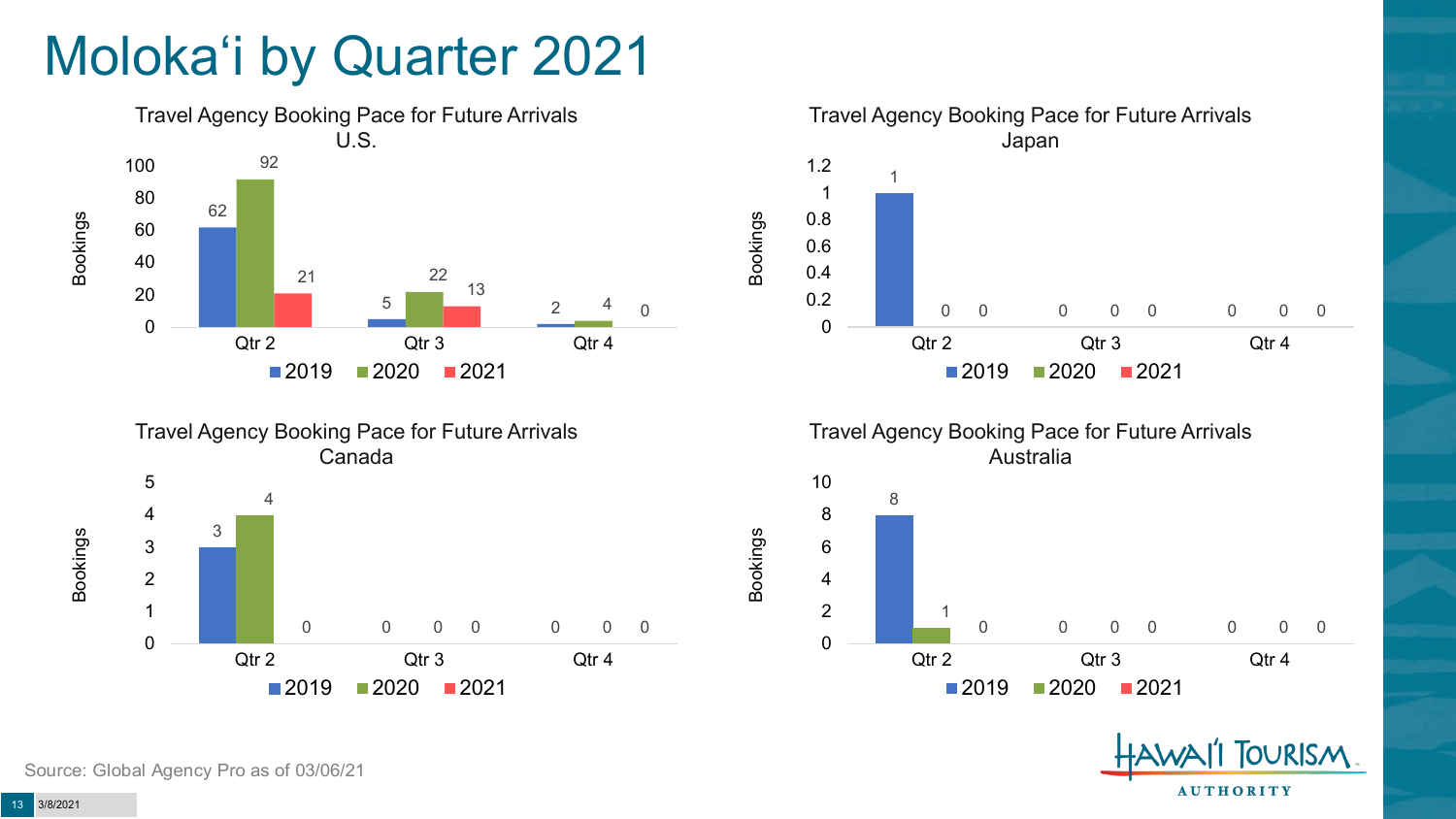# Lāna'i by Month 2021









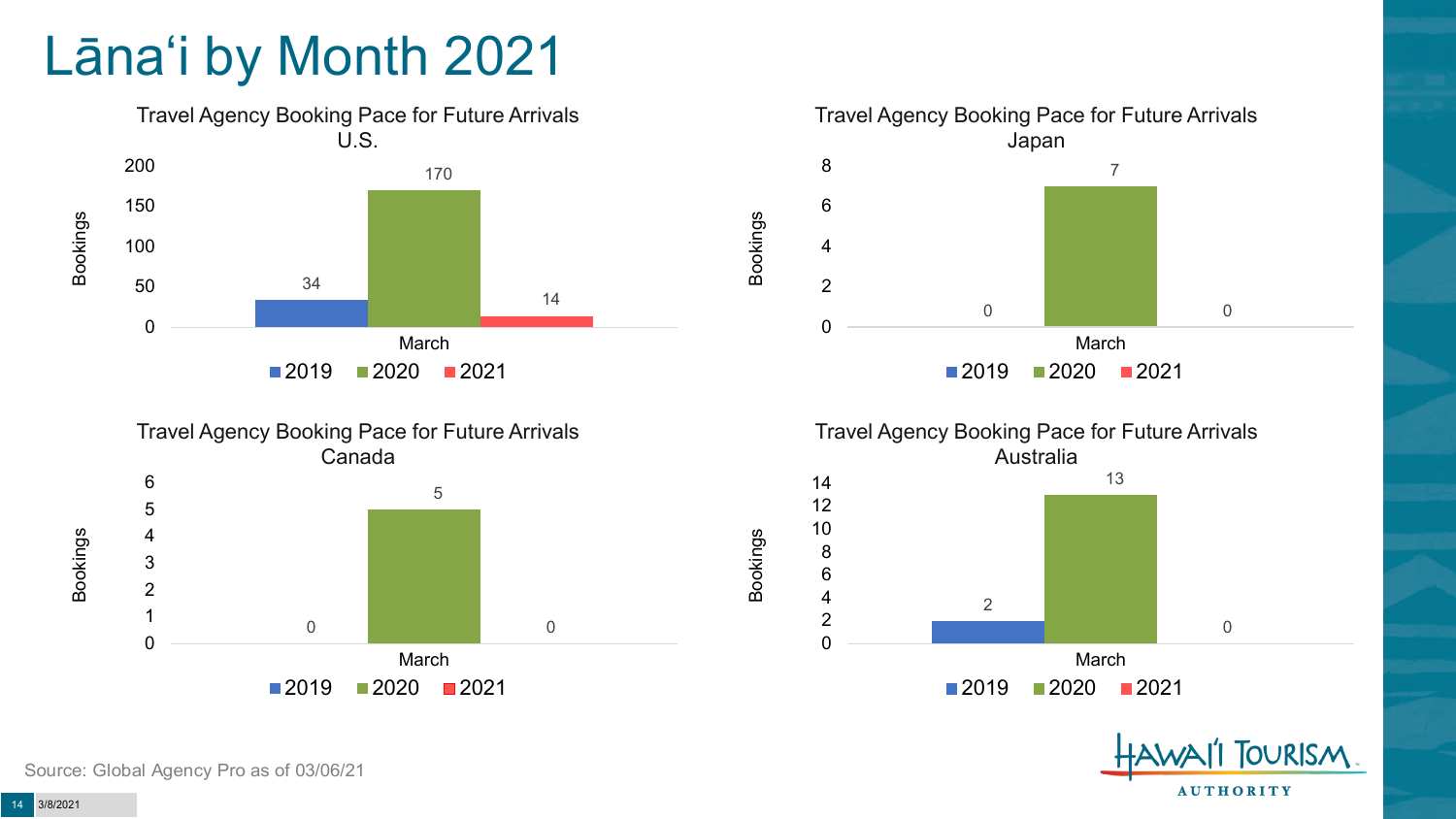## Lāna'i by Quarter 2021









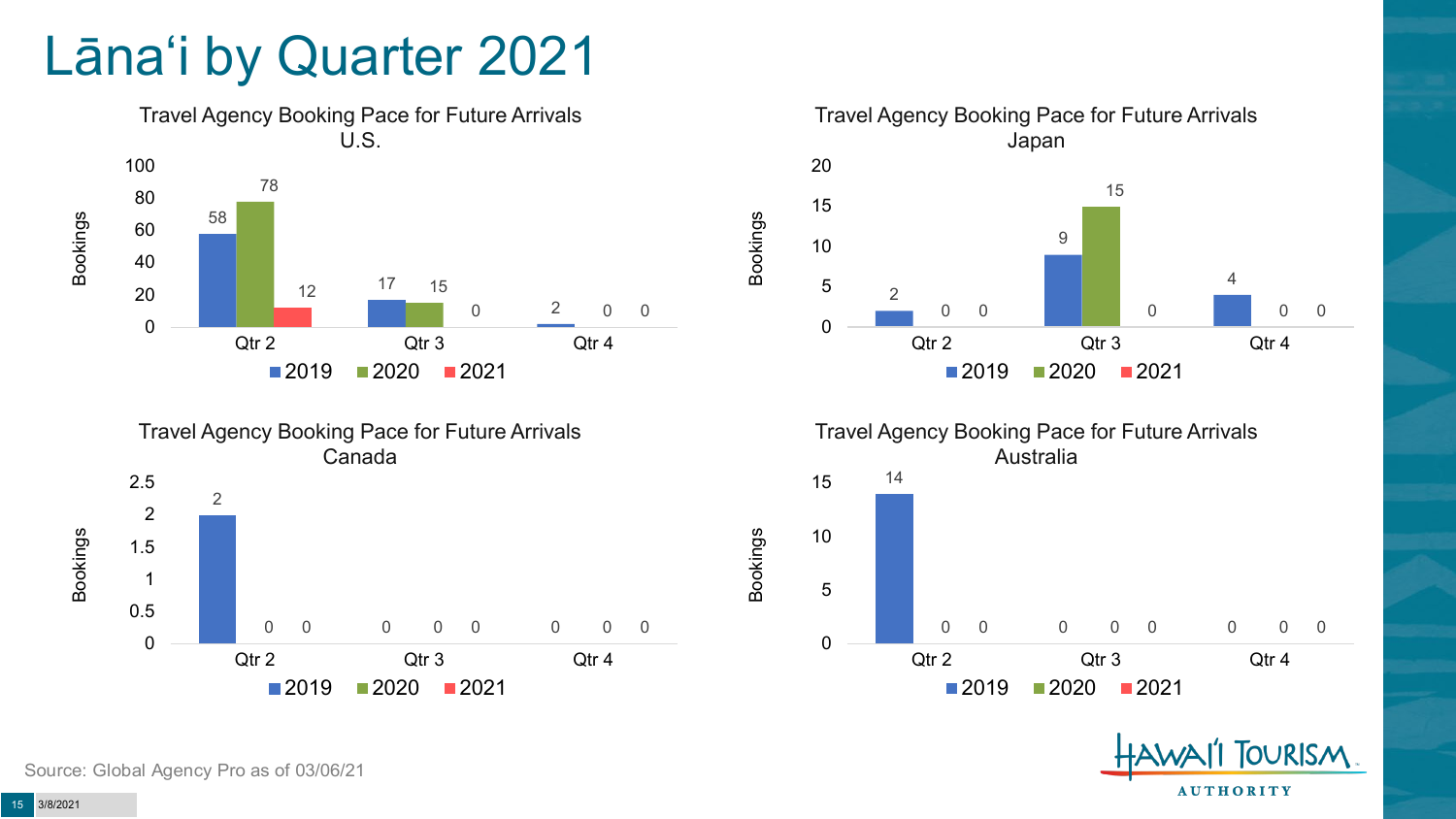# Kaua'i by Month 2021











Source: Global Agency Pro as of 03/06/21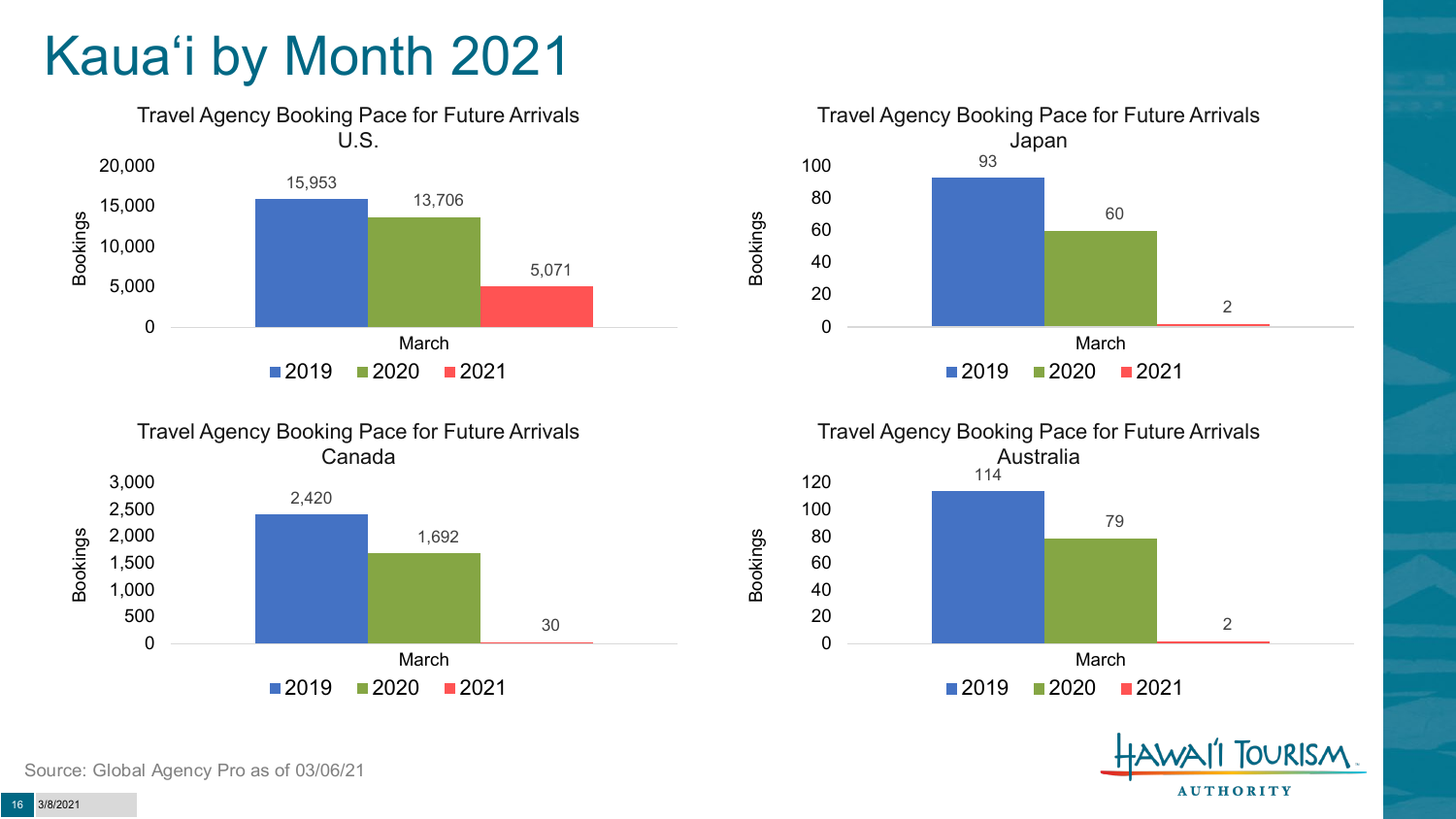# Kaua'i by Quarter 2021







Travel Agency Booking Pace for Future Arrivals Australia

Bookings





Source: Global Agency Pro as of 03/06/21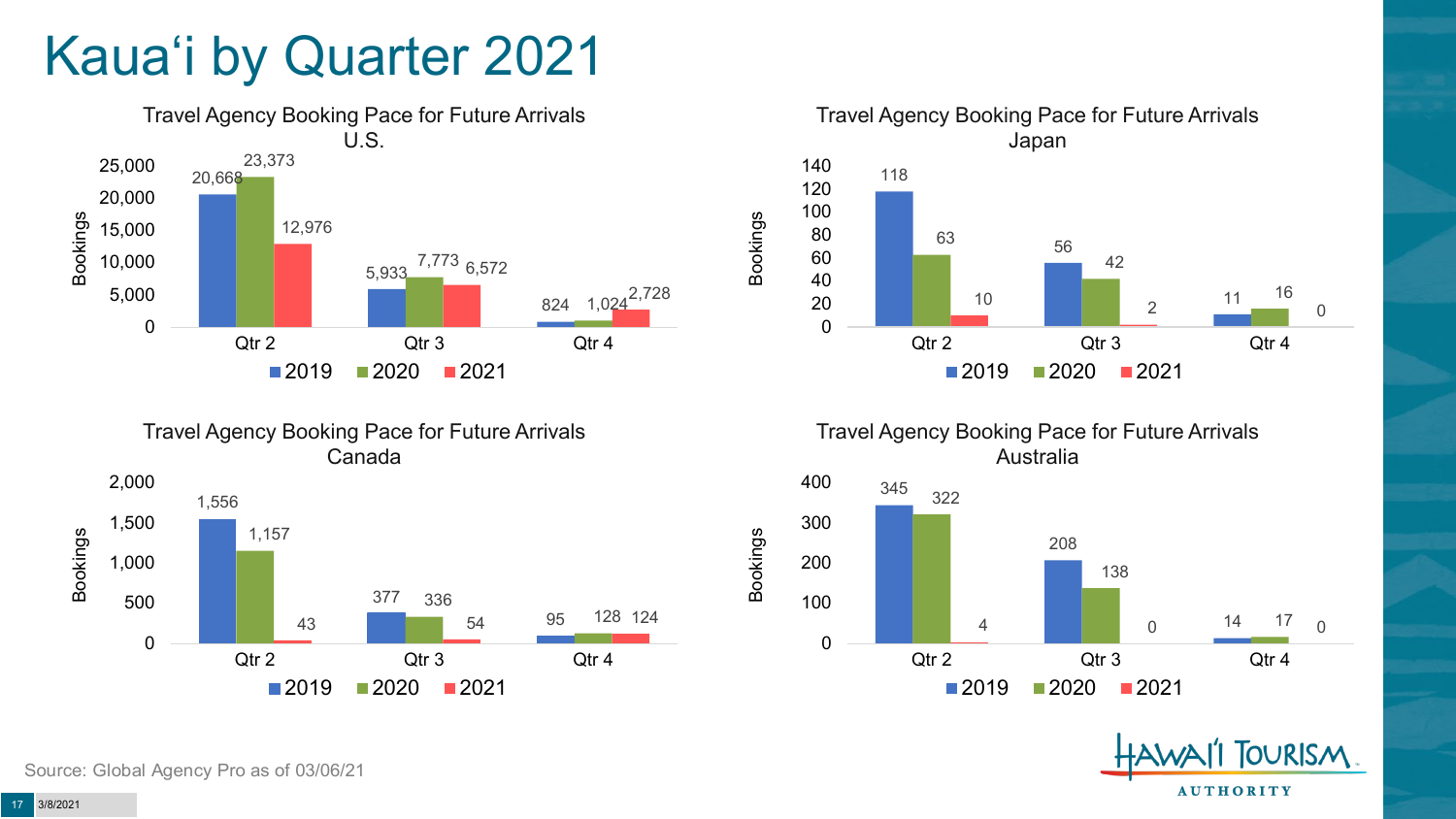# Hawai'i Island by Month 2021











Source: Global Agency Pro as of 03/06/21